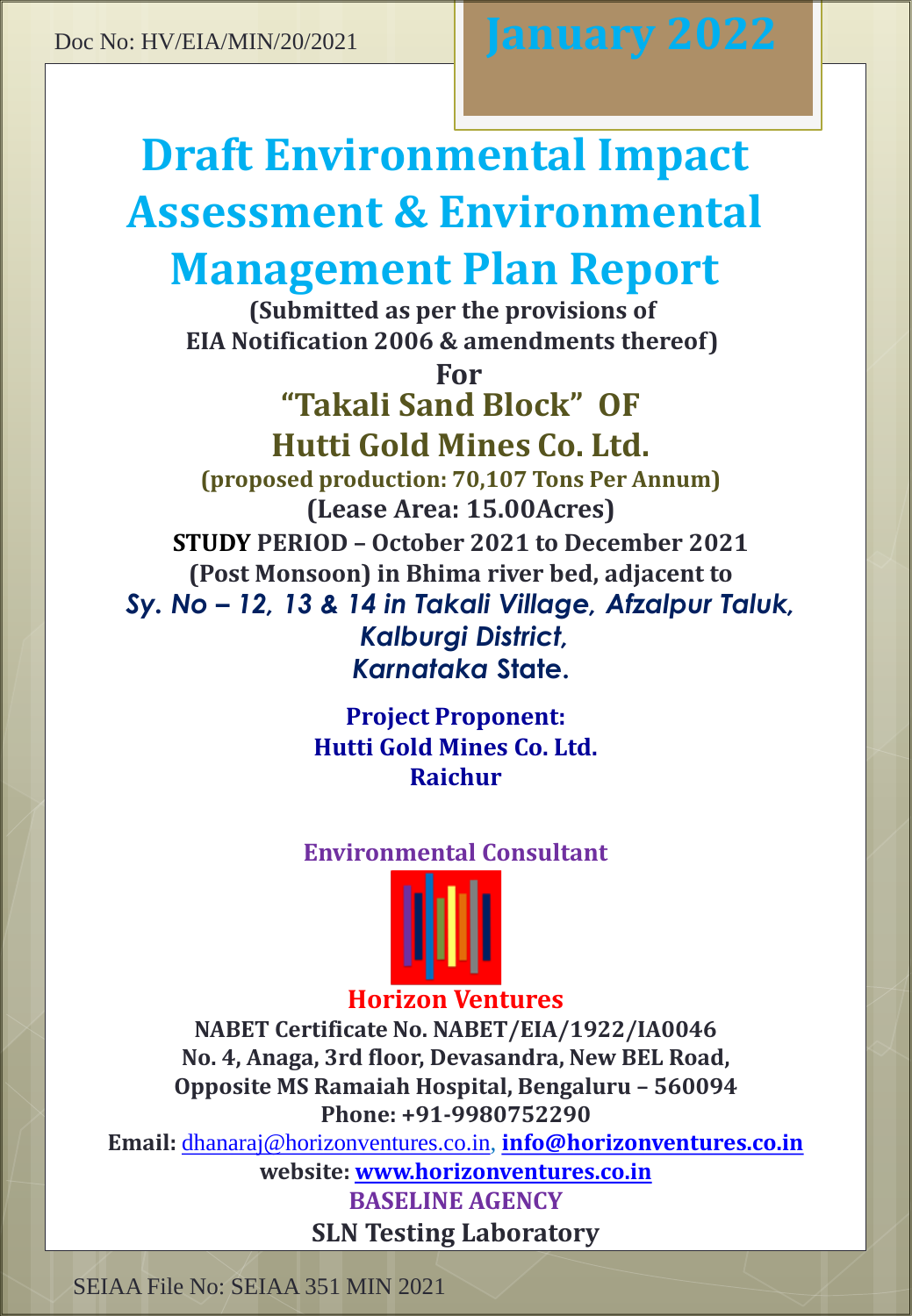Lessee: Hutti Gold Mines Co. Ltd.

#### **EXECUTIVE SUMMARY**

**INTRODUCTION**

Hutti Gold Mines Co. Ltd. has applied for TOR in order to prepare EIA report for grant of Environmental Clearance as per MOEF Notifications S.O. 1533(E) dated 14-09-2006 for extraction of Takali Sand Block having leases area of 15-00 Acres located adjacent to Sy. No - 12, 13 &14 Takali Village, Afzalpur Taluk, Kalburgi District, Karnataka.

As the proposed project is coming under cluster situation and in the cluster as the total area extent is greater than 5 Ha & as per the Hon'ble NGT order dated 13th September 2018 and 11th December 2018 it is considered as "B1" category. The application to grant prior Environmental Clearance for the proposed project was considered by the KSEAC in its 265th SEAC meeting dated 01st September 2021. SEAC for determination of the Terms of Reference (ToR) for preparation of the Environmental Impact Assessment (EIA) report. The Committee has suggested specific Terms of Reference (ToR) for preparation of the EIA report and Environmental Management Plan and for conducting public hearing vide its letter No. SEIAA 351 MIN 2021.

#### **Location of the Project**

The Sand Block with an extent of 15-00 Acres of quarrying lease area located in Sy. No. 12,13 &14 Takali Village, Afzalpur Taluk, Kalburgi District, Karnataka.

| Sr. | <b>Particulars</b>       | <b>Details</b>       |                             |                       |  |
|-----|--------------------------|----------------------|-----------------------------|-----------------------|--|
| No. |                          |                      |                             |                       |  |
| 1.  | Latitude/Longitude       | Corner Point No      | Latitude                    | Longitude             |  |
|     |                          | BP-A                 | N $17^{0}$ 07' 32.8"        | E 76 31' 43.0"        |  |
|     |                          | $BP-B$               | N 17 <sup>0</sup> 07' 35.9" | E 76 31' 41.2"        |  |
|     |                          | BP-C                 | N 17 <sup>0</sup> 07' 28.8" | E 76 31' 23.7"        |  |
|     |                          | BP-D                 | N 17 <sup>0</sup> 07' 25.8" | E 76 $^{0}$ 31' 25.7" |  |
|     |                          |                      | WGS - 84 DATUM              |                       |  |
| 2.  | Site elevation above MSL | 392m to 391m RL      |                             |                       |  |
| 3.  | Land use at the proposed |                      |                             |                       |  |
|     | project site             | Type of land use     | Existing /                  | <b>End of lease</b>   |  |
|     |                          |                      | present                     | (Acre)                |  |
|     |                          |                      | (Acre)                      |                       |  |
|     |                          | Area to be Excavated |                             | 12.59                 |  |
|     |                          | <b>Buffer Zone</b>   |                             | 2.41                  |  |
|     |                          | Area Un-utilized     | $15 - 00$                   |                       |  |
|     |                          | <b>TOTAL</b>         | $15 - 00$                   | $15 - 00$             |  |

**TABLE 1: SALIENT FEATURES OF THE PROJECT SITE**

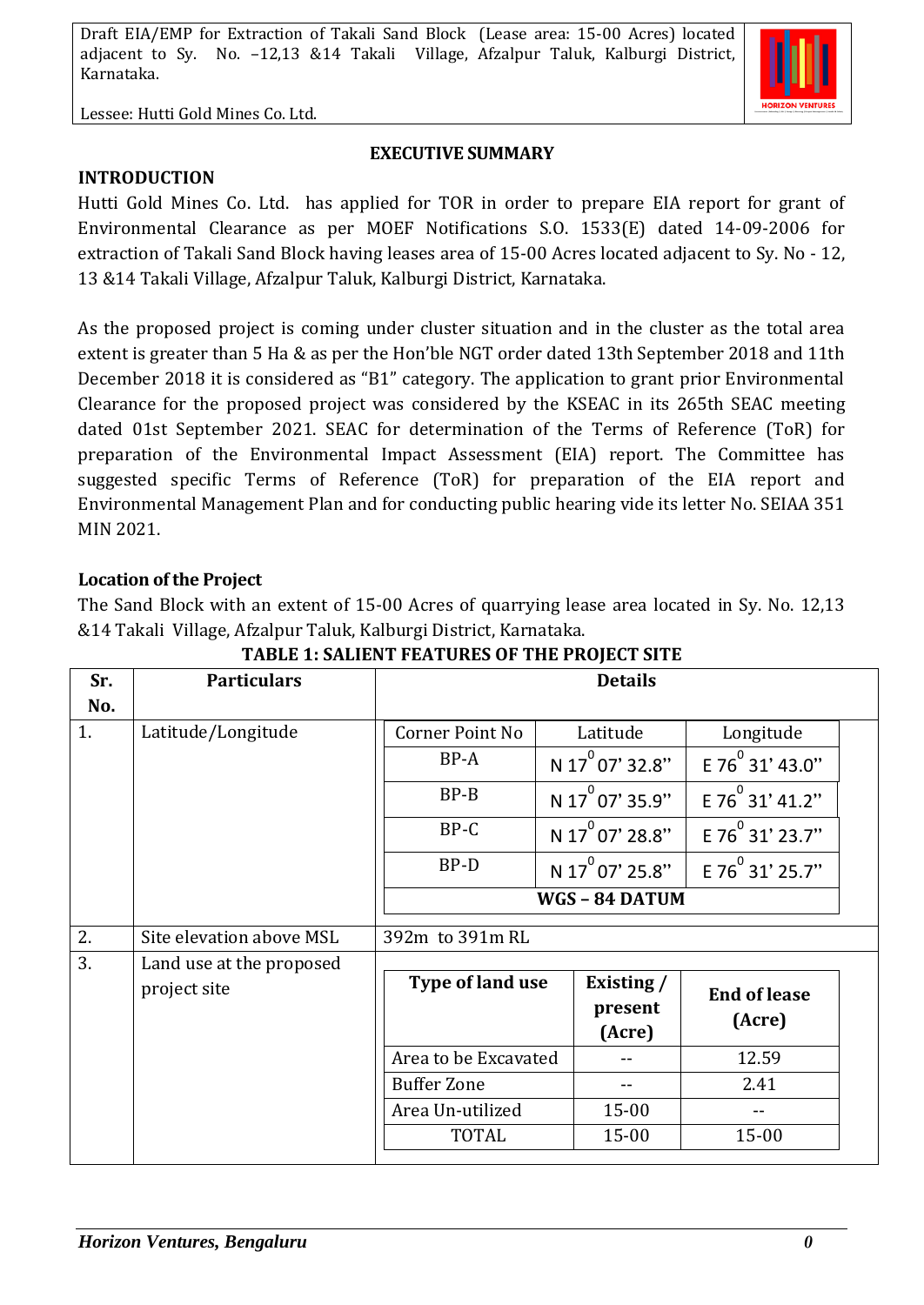

Lessee: Hutti Gold Mines Co. Ltd.

| Sr. | <b>Particulars</b>             | <b>Details</b>                                                  |  |
|-----|--------------------------------|-----------------------------------------------------------------|--|
| No. |                                |                                                                 |  |
| 4.  | Nearest roadway                | Nearest Road is Takalu Village road which is 590 m towards      |  |
|     |                                | south east which connects Takalu to Sagnur village              |  |
|     |                                | NH 150E – 12.33 Kms (NE) (Afzalpur to Kalaburgi Road)           |  |
|     |                                | SH 22 which is at 12.50 Kms towards North (Afzalpur to          |  |
|     |                                | Kalaburgi road)                                                 |  |
| 5.  | <b>Nearest Railway Station</b> | GaudgaonRailway Station - 23.25 Kms (N)                         |  |
| 6.  | Nearest Railway line           | GaudgaonRailway Station - 23.25 Kms (N)                         |  |
| 7.  | <b>Nearest Air Port</b>        | Kalburgi Airport - 49.5 kms NE                                  |  |
| 8.  | Nearest village/major town     | Takali Village - 0.7 kms (SE)                                   |  |
| 9.  | Hills/valleys                  | No major hills and valleys within 10 km radius                  |  |
| 10. | Ecologically sensitive zone    | None within 10 kms                                              |  |
| 11. | Reserved/Protected forests     | None within 10 kms                                              |  |
| 12. | Historical/tourist places      | None within 5 km radius area                                    |  |
| 13. | <b>Nearest Industries</b>      | None within 10 kms                                              |  |
| 14. | Nearest water bodies           | This is a river sand mining project. The site is in Bhima River |  |
|     |                                | <b>Bed</b>                                                      |  |

#### **PROJECT DESCRIPTION**

#### **Method of Quarrying**

An open cast method will be adopted to operate the area. Since, the annual production is about 70,107 Tons per annum for five years; the Open cast method will be followed during the plan period.

#### **Anticipated life of the quarry**

Life of the mine in this case is for 5 year or till the reserves get exhausted.

#### **Conceptual Quarry Plan**

Based on reserves of River Sand as Production capacity of 70,107 Tons per annum for the 5 years plan period, thus the anticipated life of the will be till the reserves get exhausted.

#### **Waste Generation & Disposal**

There is no such reduction of waste / mineral reject processing possibilities are proposed during plan period. There is no proposal of dumping during the proposed ensuing quarrying period, & concurrent backfilling is proposed.

#### **Water Requirement & Source**

Total water requirement for the project will be 11.7 KLD, Requirement is met by procurement of water from the bore well nearby Tankers.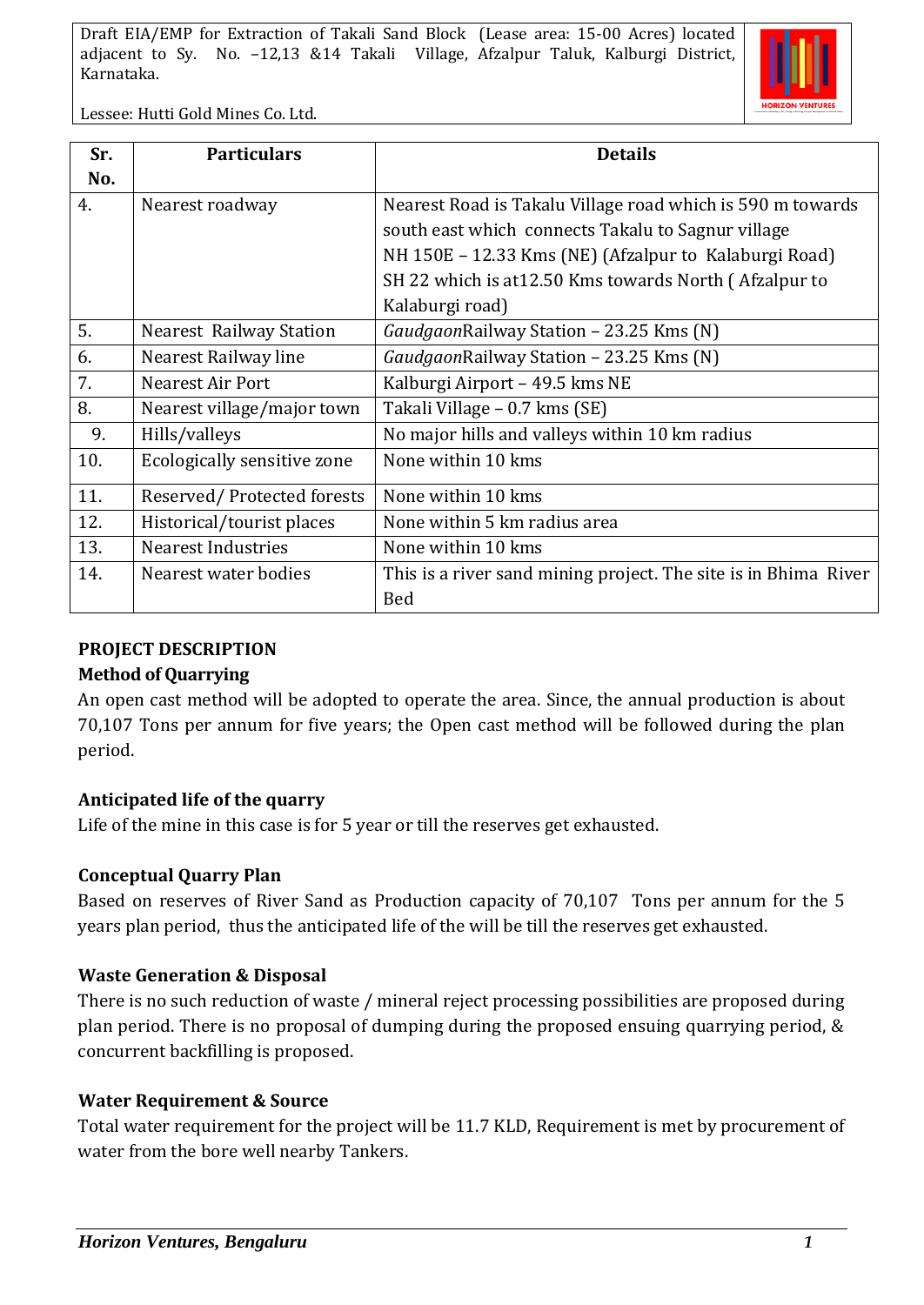Lessee: Hutti Gold Mines Co. Ltd.

#### **Manpower Requirement**

The said quarry provides direct employment to 15 people and generate indirect employment for 30 more people. Most of the directly employed manpower falls under skilled category Preference will be given to the local people as per their eligibility.

#### **Site Infrastructure**

The Quarry will have its own office premises, canteen, first-aid center etc. Quarry office is well connected with wireless and telephone, internet & e-mail facilities for communication. The Quarry is provided with a workshop to undertake repairs and regular maintenance of quarrying machinery deployed.

#### **EXISTING ENVIRONMENTAL SCENARIO**

#### **Baseline Environmental Studies**

#### **Meteorology & Ambient Air Quality**

**Summary of Meteorological data generated at site (March 2021 to June 2021)**

| Temperature $(^{\circ}C)$ | 16.9 to 34.3°C |  |
|---------------------------|----------------|--|
| Relative Humidity (%)     | 88 to 44%      |  |
| <b>Wind Direction</b>     | WSW            |  |
| Calm wind %               | 46%            |  |

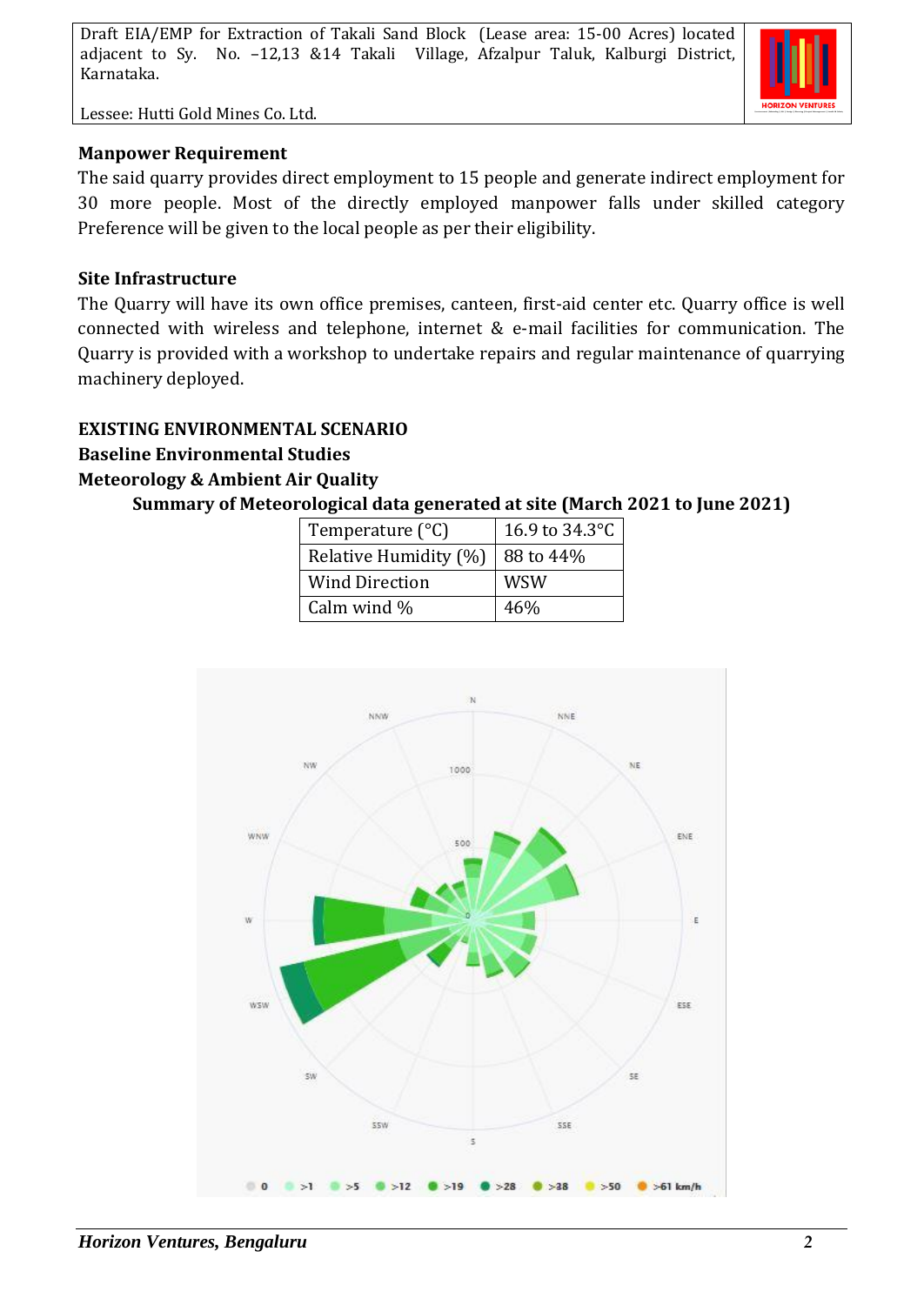Lessee: Hutti Gold Mines Co. Ltd.



#### **Ambient Air Quality Status**

From the results, it is observed that the ambient air quality with respect to  $PM_{10}$ ,  $PM_{2.5}$ ,  $SO_2$ , and NOx at all the monitoring locations is within the permissible limits specified by CPCB.

#### **Ambient Noise Levels**

Ambient noise level monitoring was carried out at the 9 monitoring locations; those were selected for ambient air quality monitoring. The monitoring results are within limits**.**

#### **Biological Environment**

There is no National Park, Wildlife Sanctuary and Biosphere Reserve within 10 km radius.

#### **Proposed Biological Environment Conservation Measures**

- Thick Green belt will be developed around Quarry lease area and along transport road.
- Periodic maintenance of mineral transport road
- Regular sprinkling of water through mobile tanker on mineral transport road
- Mineral carrying trucks are loaded with only the stipulated quantity to avoid overloading and covered with tarpaulin to avoid spillage.

#### **Socio-economic Environment**

- There is no habitation or private land in the River Sand. There is no rehabilitation and resettlement involved in the project.
- The said Quarry provides direct employment to 15 people and generates indirect employment for 30 more people. Most of the directly employed manpower falls under skilled category and the respective distribution / numbers is follows. Preference will be given to the local people as per their eligibility.
- The existing infrastructure facilities are sufficient to cater the needs of the Sand Block. However, the Quarry management will take efforts as a part of CER for improvement in civic amenities like sanitation, drinking water facilities, transport road, etc in the nearby villages.

#### **ENVIRONMENTAL MONITORING PROGRAM**

An Environmental Management Cell (EMC) will be established in the Quarry under the control of Quarry Manager. The EMC will be headed by an Environmental Officer having adequate qualification and experience in the field of environmental management regular and periodic. Environmental monitoring of Ambient Air Quality, Water table depth, Water quality, Ambient Noise Levels, Soil Quality, CSR activities etc will be carried out through MOEF accredited agencies and reports will be submitted to KSPCB/ Regional office of MoEF&CC.

#### **RISK ASSESSMENT & DISASTER MANAGEMENT PLAN**

The assessment of risk in the Sand Blocking project has been estimated for Slope failure, Movement of HEMM, Inundation due to surface water, Dust hazards, Hazards associated with use of Diesel Generator Sets and flooding of lower benches and corresponding mitigation measures are suggested in the EIA/EMP report.